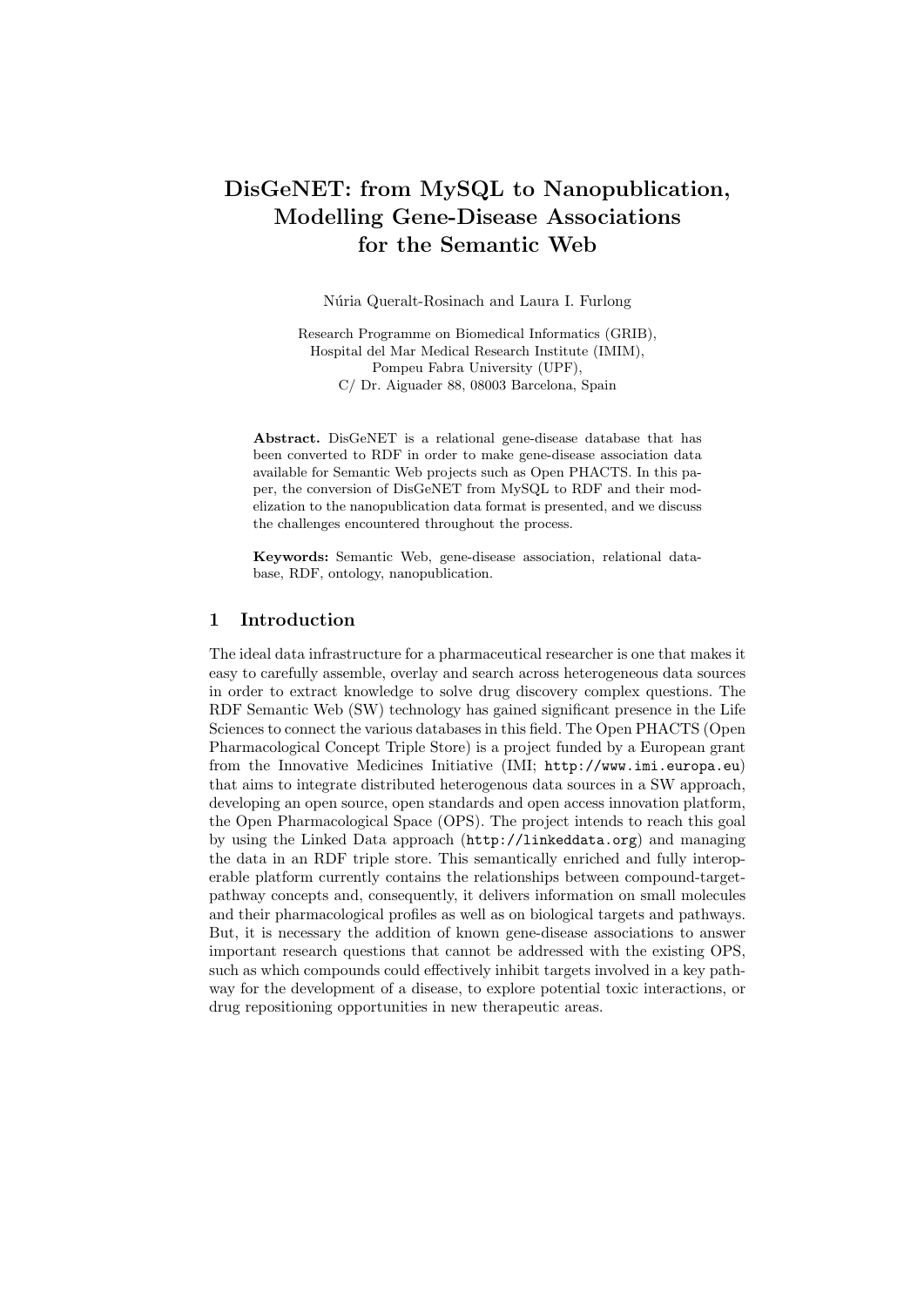#### 2 DisGeNET: from MySQL to Nanopublication

In our lab a relational database called DisGeNET [1, 2] was created in order to contain the current knowledge of human genetic diseases including mendelian, complex and environmental diseases. DisGeNET is a comprehensive gene-disease database that integrates gene-disease associations stored in UniProt,  $\text{CTD}^{\text{T}}$ , GAD, MGD databases and text-mining derived associations from the literaturederived human gene-disease network (LHGDN) database. In addition, genepathway information from Reactome and SNPs associated to gene-disease relationships is provided in order to have a more complete picture of the biological processes underlying a disorder and the correlation of specific genomic variants with disease predisposition. The integration is performed by means of gene-disease vocabulary mapping and by using a new gene-disease association ontology. Since source databases use two different disease vocabularies (MIM and MeSH terms), a vocabulary mapping is done by means of the UMLS<sup>®</sup> Metathesaurus<sup>®</sup> concept structure. Therefore, DisGeNET in RDF could be implemented in OPS enabling the inclusion of disease-gene-pathway concepts in the platform and to integrate its data with OPS compound/drug data. For this reason, the DisGeNET MySQL database has been converted into the RDF data model. Moreover, as the Open PHACTS project is co-developing and exploiting the nanopublication format, which allows individual data to be publishable, cited and attributed in a RDF-based approach, we are adapting our RDF DisGeNET data to the OPS nanopublication model according to the latest Open PHACTS guidelines, since our data can benefit from its citability and publishable features.

In this paper, we present DisGeNET as a new RDF gene-disease association database, the methodology used for the MySQL-RDF conversion, the new ontology developed to model the gene-disease association concept, the nanopublication data model, and, finally we discuss some of the challenges encountered throughout the process.

#### 2 Results

To convert a relational database to a RDF we first identified the lists of concepts and relations from our data. Once this was done, a RDF data model schema that represents the knowledge stored in our database was created. Our RDF data model captures the central role that gene-disease associations play in our database to comprise the whole spectrum of human diseases with a genetic origin. In an RDF data representation model, the information from different data sources is semantically connected to each other using existing commonly shared ontologies. Then, we explored the existing ontologies via services such as BioPortal in order to find matching entries in those existing ontologies for each of our concepts and relations. RDF properties were mapped onto a limited set of external ontologies and vocabularies that include the SemanticScience Integrated Ontology (SIO) for general science, NCI Thesaurus for biomedical terms, and Dublin Core to encode license information. We also used common vocabularies such as rdf:, rdfs:, and owl:. Resources, i.e. objects and subjects in RDF triples,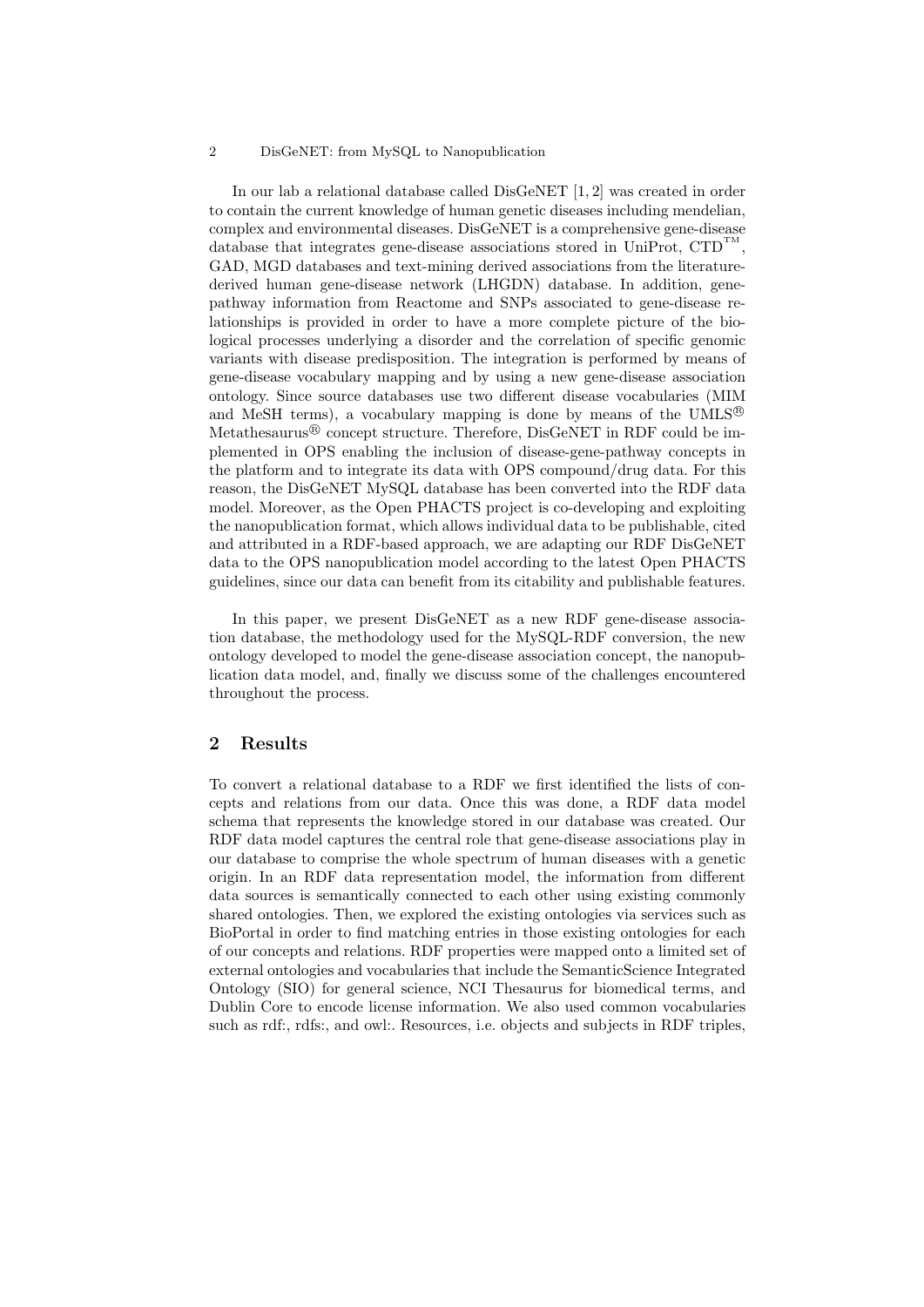were identified by dereferenceable Internationalized Resource Identifiers (IRIs) built upon DisGeNET IDs, which are IDs of other data collections. The providers of these IRIs are the new Identifiers.org service (http://identifiers.org) + the MIRIAM Registry [4], and the Bio2RDF project [3]. Nevertheless, as the disease concept in our database is identified by the Unified Medical Language System<sup>®</sup> Concept Unique Identifier (UMLS<sup>®</sup> CUI), we decided to use the Linked Life Data (http://linkedlifedata.com) provider instead of the Human Disease Ontology (the later also integrated in identifiers.org) because is directly based on the UMLS<sup>®</sup> CUI.

Common ontologies have been used whenever possible, but in the case of describing DisGeNET gene-disease association resources, new semantic terms had to be created because no similar viable terms exist. Therefore, the RDF conversion of DisGeNET is accompanied by a new gene-disease association ontology developed in our lab for a correct semantic integration of gene-disease association data from diverse data sources. For generating RDF triples we used the D2RQ platform (http://d2rq.org) and the RDF/Turtle language. Validation of data was done with Proteg´e platform (http://protege.standford.edu).

3 Discussion

It is well known that the namespace of biomedicine is messy and ambiguous and lacks universal standards unlike other disciplines. But, this problem is not exclusive to the identification of resources; many synonyms exist on the Web for key concept classes such as genes, proteins, genetic variations and diseases. For this reason, the most difficult part in the RDF conversion of DisGeNET was to find proper IRIs for properties and resources but, also, adequate namespaces for semantic types of concept classes. An exhaustive search for ontologies was made since we tried to choose those ontologies that fit best with the meaning of our concepts/properties and that are commonly used by the scientific community but, also, in the Open PHACTS project. An important problem not yet solved is the use of valid IRIs to describe the RDF nodes for gene-disease association concept. This is a major task as it is required that IRIs are dereferenceable, i.e. identifiers for which is possible to get information about the referenced resource on the Web. There are some possible solutions such as registering each instance of the concept to the MIRIAM Registry. Another issue still not adressed is to use a valid IRI pattern to identify disease MeSH hierarchy classes, as MeSH does not have an IRI pattern available. The nanopublication format raises another example of this IRI problem as each named graph of a nanopublication and the entire nanopublication unit itself needs an IRI pattern schema. Another problem is the proper tracking of the several modifications that a nanopublication may have due to updating/curation processes over time. We are currently tackling all these issues.